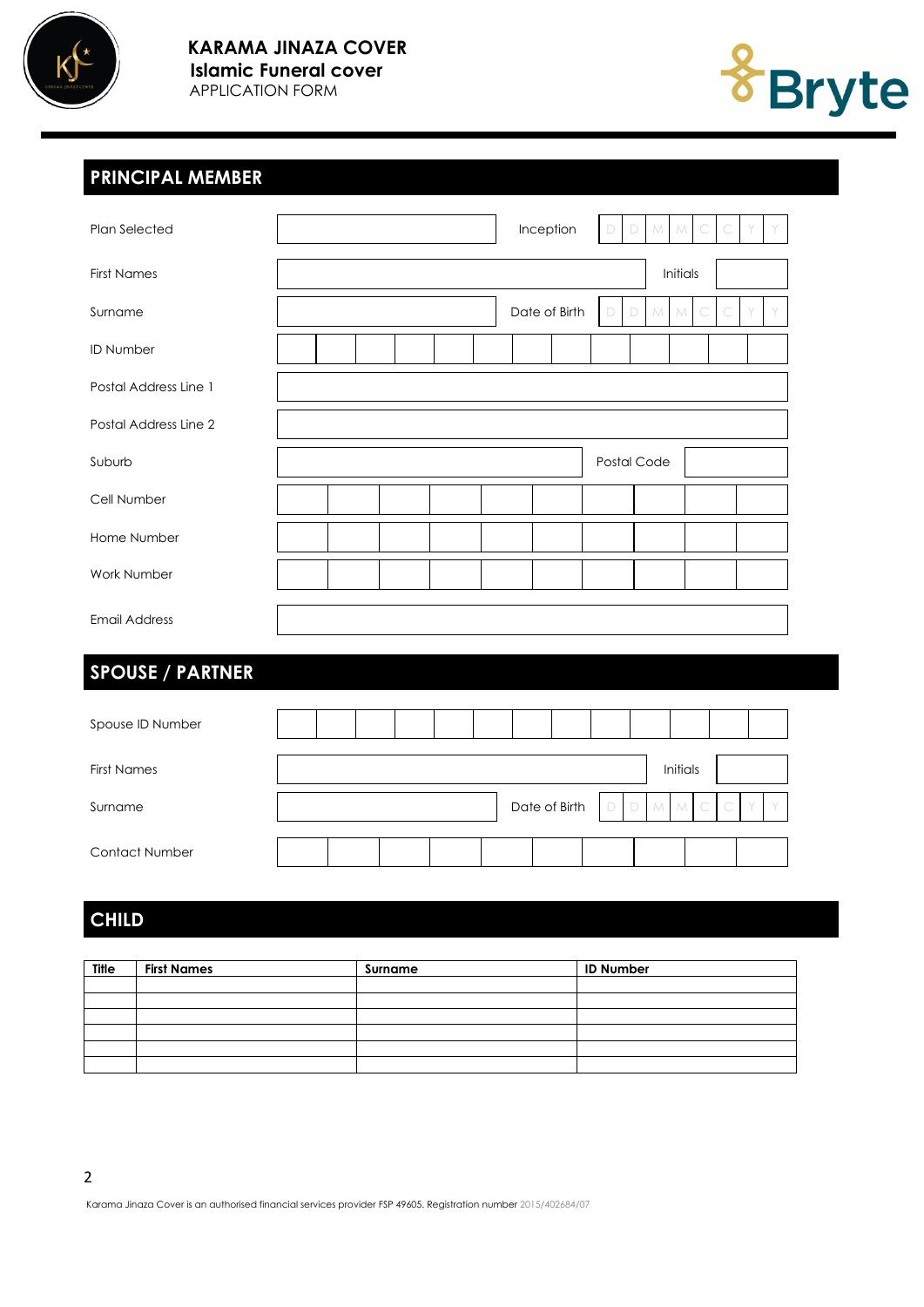# **ADULT DEPENDANT**

| Title | <b>Names</b> | Surname | Relationship | <b>ID Number</b> |
|-------|--------------|---------|--------------|------------------|
|       |              |         |              |                  |
|       |              |         |              |                  |
|       |              |         |              |                  |
|       |              |         |              |                  |

# **BENEFICIARY DETAILS (only for Superior Plan)**

| <b>ID Number</b>   |  |  |  |                             |  |          |  |  |
|--------------------|--|--|--|-----------------------------|--|----------|--|--|
| <b>First Names</b> |  |  |  |                             |  | Initials |  |  |
| Surname            |  |  |  | Date of Birth $D D M M C C$ |  |          |  |  |
| Cell Number        |  |  |  |                             |  |          |  |  |

# **SINGLE POLICY**

| Insured Person      | Premier |  |        | Executive | Superior |  |  |
|---------------------|---------|--|--------|-----------|----------|--|--|
| Principal Member*   |         |  |        |           |          |  |  |
| Premium (per month) | R50.00  |  | R70.00 |           | R105.00  |  |  |

## **CONVENTIONAL FAMILY POLICY**

| <b>Insured Person</b> | Premier |  |         | <b>Executive</b> | Superior |  |  |
|-----------------------|---------|--|---------|------------------|----------|--|--|
| Principal Member*     | R80.00  |  |         |                  |          |  |  |
| Premium (per month)   |         |  | R110.00 |                  | R145.00  |  |  |

### **SINGLE PARENT POLICY**

| Insured Person      | Premier |  |        | <b>Executive</b> | <b>Superior</b> |  |  |
|---------------------|---------|--|--------|------------------|-----------------|--|--|
| Principal Member*   |         |  |        |                  |                 |  |  |
| Premium (per month) | R55.00  |  | R90.00 |                  | R110.00         |  |  |

# **ADULT DEPENDENT ADDITION**

| <b>Insured Person</b>        | Premier |  |         | Executive | <b>Superior</b> |  |  |
|------------------------------|---------|--|---------|-----------|-----------------|--|--|
| Adult Dependent 1(21-<br>64) | R45.00  |  | R55.00  |           | R75.00          |  |  |
| Adult Dependent 2 (65-74)    | R110.00 |  | R130.00 |           | R180.00         |  |  |
| Adult Dependent 3 (75-84)    | R250.00 |  | R350.00 |           | R420.00         |  |  |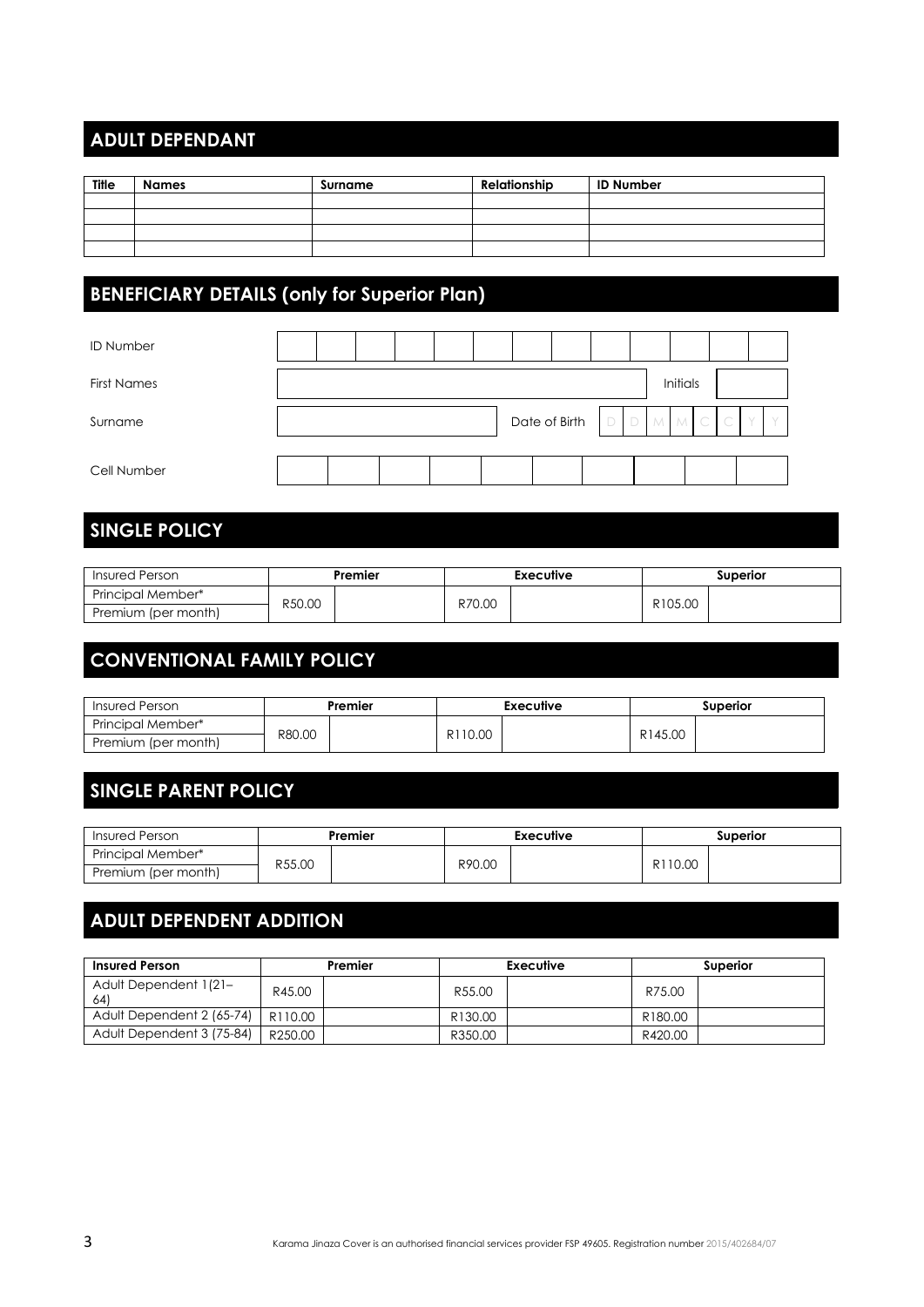### **UNDERWRITING DECLARATION**

Have you or any body listed as a dependent on this policy been diagnosed with any disease and/ or illness and/or is undergoing any chronic treatment for any disease/illness?

| YES |  |
|-----|--|
|     |  |
|     |  |

| <b>YES</b> |  |
|------------|--|
|            |  |

If yes, please specify whom and their condition/s below.

### **PAYMENT DETAILS**

#### **PAYROLL DEDUCTION:**

I hereby authorise the Employer to deduct from my salary each month the total amount due for the cover I have chosen and to pay this amount to Karama Jinaza Cover ("KJC")or their duly appointed representatives. In the event of this deduction not being successful, the policy will end, subject to the grace period as described in the Terms and Conditions. No cash payments are accepted for arrear or any other premiums. I understand that this signed application form must be received by KJC (Pty) Ltd within 12 working days prior to the deduction date; if not, the premium will only be deducted and cover will only start in the following calendar month.



Policy Payers Signature Date Date of the United States of the United States of Date Date Date Date Date of the U

#### **AND/OR DEBIT ORDER AUTHORITY:**

| Given by (name of Accountholder) |                  |         |              |
|----------------------------------|------------------|---------|--------------|
| Address                          |                  |         |              |
| <b>Bank</b>                      |                  |         |              |
| <b>Branch and Code</b>           |                  |         |              |
| <b>Account Number</b>            |                  |         |              |
|                                  |                  |         |              |
| Type of Account                  | Current (Cheque) | Savings | Transmission |
| Amount                           |                  |         |              |
| Debit order Date                 |                  |         |              |
| <b>Contact Number</b>            |                  |         |              |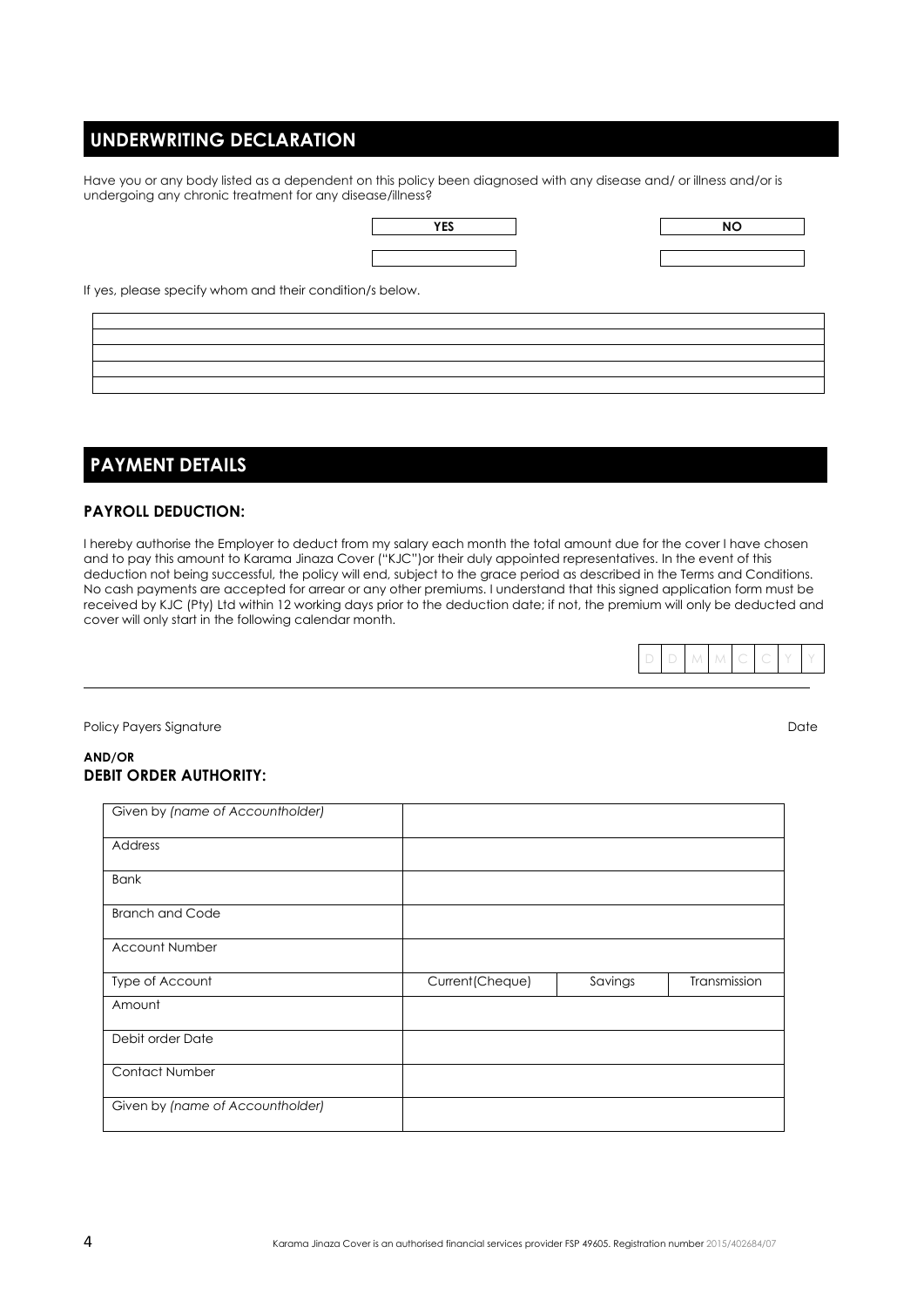| Abbreviated Name as Registered with the | <b>KARAMA</b> |
|-----------------------------------------|---------------|
| <b>Bank:</b>                            |               |

This signed Authority and Mandate refers to our contract dated \_\_\_\_\_\_\_\_\_\_\_\_\_\_\_\_\_\_\_\_("the Agreement").

I/We hereby authorise you to issue and deliver payment instructions to your Banker for collection against my/our abovementioned account at my/our above-mentioned Bank (or any other bank or branch to which I/we may transfer my/our account) on condition that the sum of such payment instructions will never exceed my/our obligations as agreed to in the Agreement and commencing on\_\_\_\_\_\_\_\_ and continuing until this Authority and Mandate is terminated by me/us by giving you notice in writing of not less than 20 ordinary working days, and sent by prepaid registered post or delivered to your address as indicated above.

The individual payment instructions so authorised to be issued must be issued and delivered as follows: Monthly In the event that the payment day falls on a Sunday, or recognised South African public holiday, the payment day will automatically be the preceding ordinary business day.

Payment Instructions due in December may be debited against my account on

I / We understand that the withdrawals hereby authorized will be processed through a computerized system provided by the South African Banks and I also understand that details of each withdrawal will be printed on my bank statement. Each transaction will contain a number, which must be included in the said payment instruction and if provided to you should enable you to identify the Agreement. A payment reference is added to this form before the issuing of any payment instruction.

#### **Mandate**

I/We acknowledge that all payment instructions issued by you shall be treated by my/our above-mentioned Bank as if the instructions have been issued by me/us personally.

#### **Cancellation**

I/We agree that although this Authority and Mandate may be cancelled by me/us, such cancellation will not cancel the Agreement. I/We shall not be entitled to any refund of amounts which you have withdrawn while this Authority was in force, if such amounts were legally owing to you.

#### **Assignment**

I/We acknowledge that this Authority may be ceded or assigned to a third party if the Agreement is also ceded or assigned to that third party, but in the absence of such assignment of the Agreement, this Authority and Mandate cannot be assigned to any third party.

Signed at \_\_\_\_\_\_\_\_\_\_\_\_\_\_\_\_\_\_\_\_\_\_\_\_on this \_\_\_\_\_\_\_\_\_\_\_\_ day of \_\_\_\_\_\_\_\_\_\_\_\_\_

\_\_\_\_\_\_\_\_\_\_\_\_\_\_\_\_\_\_\_\_\_\_\_\_\_\_\_\_\_ (Signature as used for operating on the account)

(Assisted by)

Agreement reference number is \_

\_\_\_\_\_\_\_\_\_\_\_\_\_\_\_\_\_\_\_\_\_\_\_\_\_\_\_\_\_\_\_\_

### **DECLARATION BY PRINCIPAL MEMBER**

- 1. I have read and understood the terms and conditions of the policy.
- 2. I know and understand that I have not been provided with financial advice nor has my ability to afford the product been assessed. I know that if I need financial advice I should approach an accredited financial adviser.
- 3. I am certain that the product which I am applying for, meets my needs and feel that I have all the necessary information in order to make an informed decision in respect of the purchase thereof, and my ability to afford the premium.
- 4. I am not replacing another product with this one (that is, I have not cancelled any financial product in the past 4 months, and will not cancel one in the next 4 months because I am taking this one out). The person selling me this product has not recommended I do a replacement. If I am replacing I know that I must insist on an explanation of the potential negative consequences and costs to me for doing that, before doing the replacement.
- 5. I understand and accept the waiting periods, benefits, premium and the cover amount.
- 6. I understand that false information can lead to the cancellation of this policy, that premiums can be forfeited and that no claims will be paid.
- 7. Claims will only be processed once all documentation required is received.
- 8. Insurance Commence on the date the application was received for all members joining and paying premiums for that month.
- 9. I hereby Appoint Karama Jinaza Cover as the Beneficiary to handle the claim on my behalf from the underwriter. The proceed of the claim will be allocated towards the Funeral Services rendered and **the CASH BENEFIT will be paid out to the nominated beneficiary depending on the Plan chosen**. Should Karama Jinaza Cover not pay the remainder of the funds to my nominated beneficiary, we will not hold the underwriter responsible for the shortfall,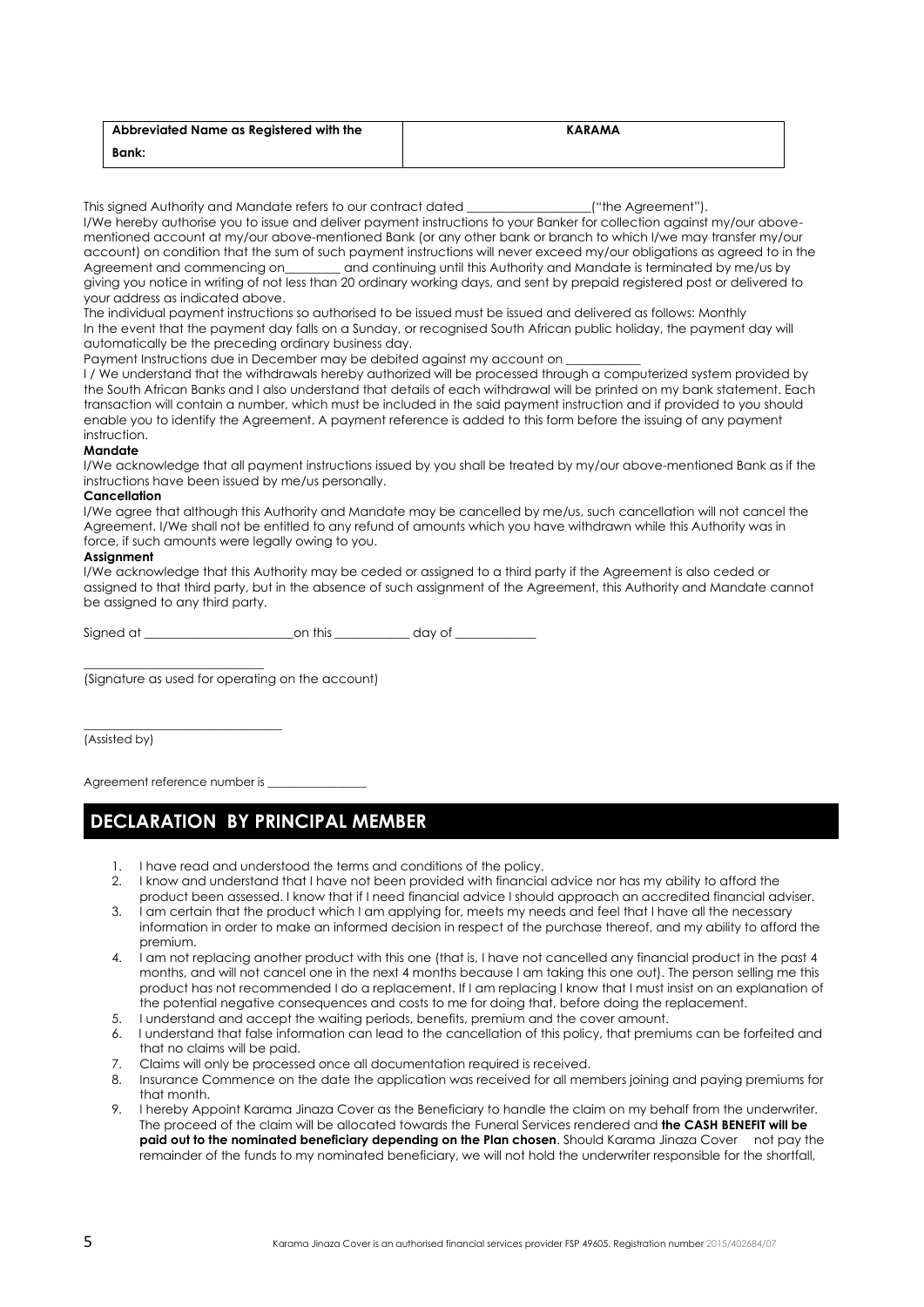as the arrangement for the payment is between myself and Karama Jinaza Cover.

- 10. Karama Jinaza Cover and the underwriter may use your personal information or obtain information about you for the following purposes: Underwriting; Assessment and processing of claims; Credit searches and/or verification of personal information; Claims checks (ASISA Life & Claims Register); Tracing beneficiaries; Fraud prevention and detection; Market research and statistical analysis; Audit & record keeping purposes; Compliance with legal & regulatory requirements; Verifying your identity; Sharing information with service providers we engage to process such information on our behalf or who render services to us. These service providers may be abroad, but we will not share your information with them unless we are satisfied that they have adequate security measures in place to protect your personal information.
- 11. You may access your personal information that we hold and may also request us to correct any errors or to delete this information. In certain cases you have the right to object to the processing of your personal information. You also have the right to complain to the Information Regulator, whose contact details are: http://www.justice.gov.za/inforeg/index.html[; Tel:0124064818;](tel:0124064818) Fax:0865003351; Email[: inforeg@justice.gov.za.](mailto:inforeg@justice.gov.za)



Policy Payers Signature Date

### **INTEMEDIARY DETAILS** (if applicable)

| <b>Brokerage</b> | <b>Brokerage Code</b> |        |      |           |   |  |
|------------------|-----------------------|--------|------|-----------|---|--|
| FSP Number       | <b>BC Code</b>        |        |      |           |   |  |
| Tel no:          | Email                 |        |      |           |   |  |
|                  |                       | $\Box$ | DMMC | $\subset$ | Y |  |
|                  |                       |        |      |           |   |  |

Intermediary's Signature **Date of the Contract of Contract Contract Oriental Contract Contract Oriental Contract Contract Oriental Contract Oriental Contract Oriental Contract Oriental Contract Oriental Contract Oriental C** 

### **DECLARATION BY KJC**

**WAITING PERIODS**

Karama Jinaza Cover, is an authorised financial service provider, and will receive commission from the purchase of this product. Karama Jinaza Cover does not directly or indirectly hold more than 10% of the underwriter's shares, or any equivalent substantial financial interest in the underwriter. Karama Jinaza Cover is not an associated company of the underwriter and may receive more than 30% of its total remuneration (including commissions) from the underwriter.

Karama Jinaza Cover holds professional indemnity or fidelity insurance. The person selling you this product is also eligible to receive fees or commission. They have not provided you with financial advice, only information on how the product works.

| I WAIIING FERIODS                                                                                                                                                          |                                                                                                                                                                                                             |  |  |  |  |  |
|----------------------------------------------------------------------------------------------------------------------------------------------------------------------------|-------------------------------------------------------------------------------------------------------------------------------------------------------------------------------------------------------------|--|--|--|--|--|
| <b>Waiting periods</b>                                                                                                                                                     | Outstanding premiums during waiting period:                                                                                                                                                                 |  |  |  |  |  |
| A waiting period is the initial period of an insurance policy<br>during which the insured person is not provided with<br>cover, but the insurance premium remains payable. | 1. Where any premium payment is missed and thereafter<br>paid, the part of the waiting period not completed at the<br>point when the premium was not paid, will apply from the<br>date the premium is paid. |  |  |  |  |  |